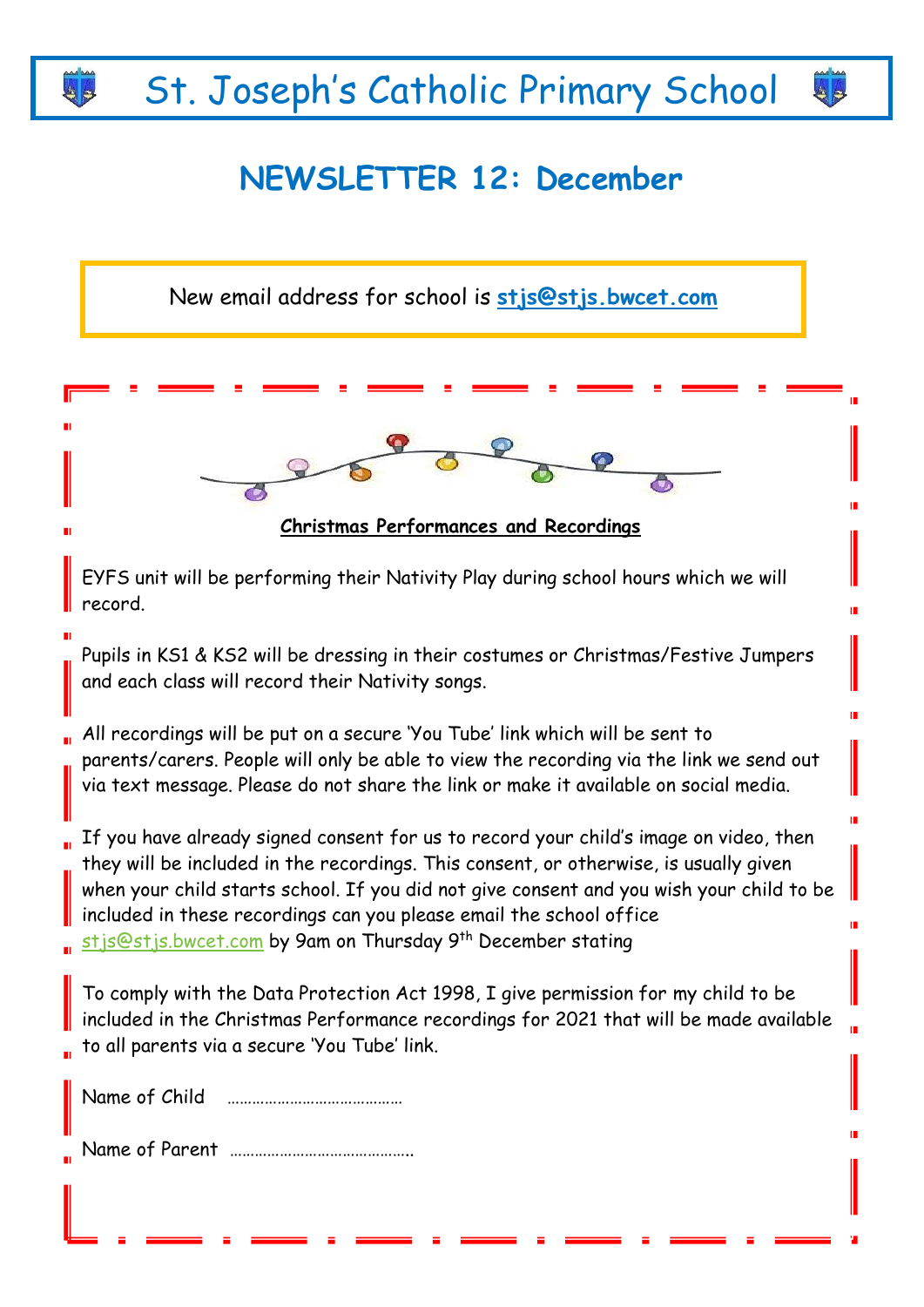#### **Christmas Activities**



n

计算机

ū

ń 11日 日本語 'n On Wednesday 8th December children can come to school in nonuniform and a Christmas/Festive Jumper. Donations can be made via ParentPay. This is also Christmas Lunch day.

Children will be going to the Tyne Theatre to see Sleeping Beauty on Tuesday 14<sup>th</sup> December during the school day.

Thursday 16<sup>th</sup> December is Christmas Party Day. Children can come to school dressed in their party clothes. We have organised party food and Christmas Present for all the children. School will subsidise these treats but a voluntary contribution of £3 per child towards the cost would be greatly appreciated.





Friday 17<sup>th</sup> December the children can come to school in their Pyjama's and Dressing Gowns as we will be having a Christmas Movie day in each class.

#### **Charity Donations**

Thank you for your donations. We have raised the following for good causes:

- Show Racism the Red Card £164.10
- Children in Need £146.80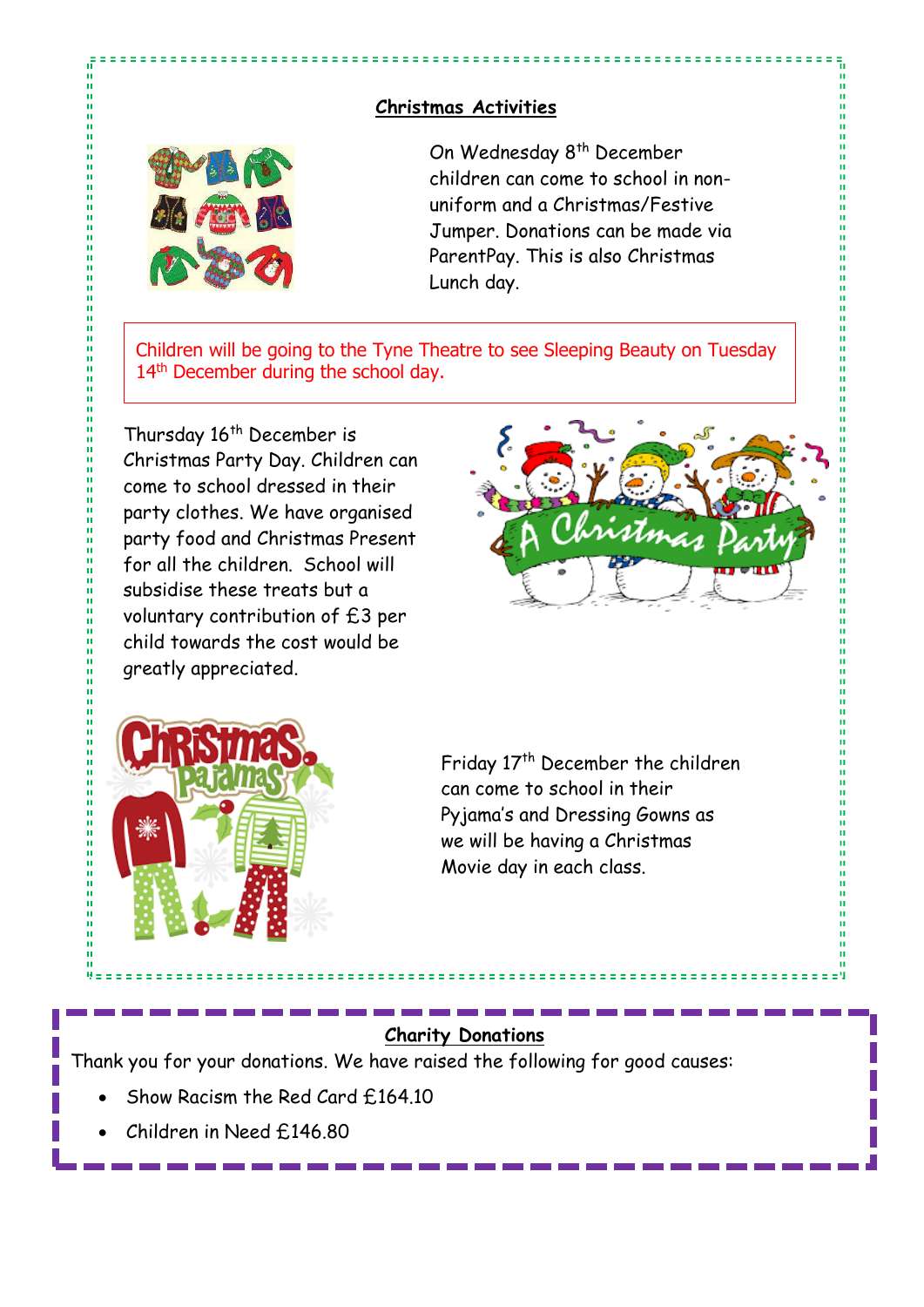### **Star of the Week**

The following children received a Star of the Week certificate last week:



- Nursery Nori for always being polite and good mannered
- Reception Harley-Kate for persevering with her problem-solving skills when working in the elves' workshop.
- Year 1 William for his amazing writing this week.
- Year 2 Ethan for some fantastic reading this week.
- Year 3 –Evelyn for trying her best to be independent when working, Keep it up!
- Year 4 Emily for being so resilient during break times.
- Year 5 Abbigail for producing an excellent piece of artwork linked to the coal mines. Well done!
- Year 6 Faith for her wonderful attitude to work and how she supports others in the class.



## **Forest School / Northumbria in Bloom 2022**

We would like to thank Andrew Scott, Director of Stanley Travel for agreeing to provide a minibus, free of charge, to transport the children between school and the South Causey Hotel Community Garden. He has kindly offered to cover 6 free sessions in total, this academic year, with dates now agreed.

The first session was held on Monday 29/11/21. The children had a wonderful afternoon, completing natural artwork, storytelling, exploring the area, spotting flora and fauna, reflecting and sharing their ideas for the 'grand redesign'. Plans include building habitats, erecting a beehive, planting pollinators, and making a boardwalk near the lake. This work links to the curriculum covering Art & DT, Literacy, Science, Mathematics and PHSE.

We would also like to take this opportunity to thank Adam, our driver of the day, who transported us with care. The Community Garden project supports our Eco School renewal application and will form part of our 2022 Northumbria in Bloom application. After securing a Gold award once again this year, we are aiming to further improve, and hope this additional project will give us the edge needed to be awarded the 'best school'. We do believe with the hard work and determination already shown by the children, that this is achievable.

Next year, we will be seeking support from families and County Durham Young Farmers to assist us in transforming the area in line with the children's designs. We will keep you updated on our plans and how the project progresses.